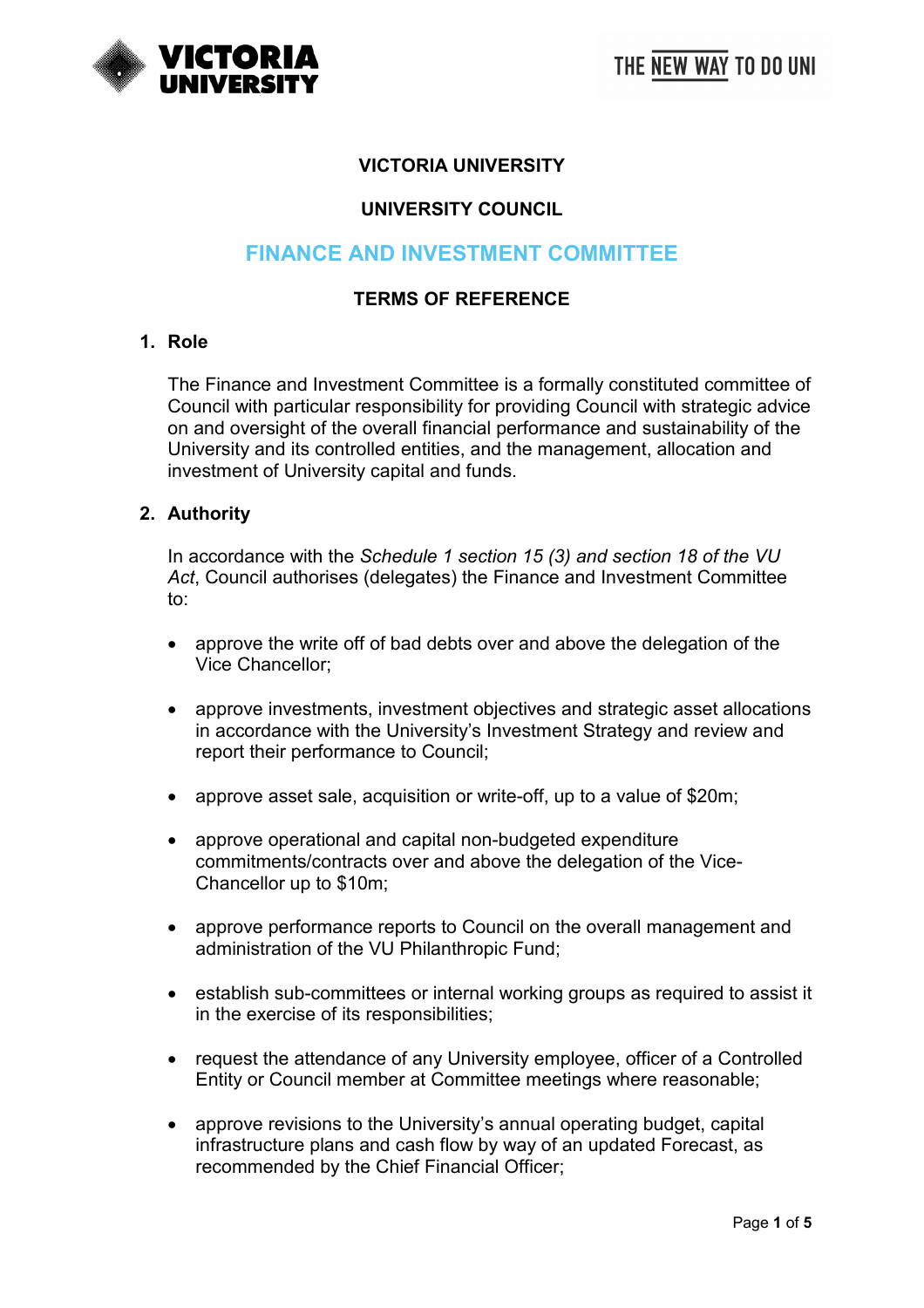

- obtain relevant and reasonable information in line with the Committees functions, from a University employee or an external party (subject to their legal obligation to protect information); and
- exercise such other functions as may be necessary to enable it to exercise the responsibilities set out in its Terms of Reference.

### **3. Functions**

- 1 advise and make recommendations to Council on:
	- a. any matter having a significant impact on the financial viability and sustainability of the University;
	- b. the Financial Project Plan within the University's Strategic Plan;
	- c. changes to financial commitments within the University's Annual Plan and Annual Budget (Operating and Capital);
	- d. the University's annual operating budget, capital infrastructure plans and cash flow in support of the University's Strategic Plan and any adverse revisions to these by way of an updated Forecast as recommended by the Chief Financial Officer;
	- e. the University's financial performance against budget, approved financial performance indicators and targets;
	- f. risk to financial matters relevant to the University;
	- g. risk to any matter related to borrowings and appropriate level of minimum cash requirements;
	- h. recommend approval or change to capital, maintenance and strategic expenditure and business cases relating to the development and use of property, capital, assets, IT development and maintenance projects >\$1m;
	- i. execution of capital, operating and strategic expenditure plans;
	- j. asset sale, acquisition or write-off, above a value of \$20m;
	- k. the implementation of the University's investment strategy and recommend changes as necessary ensure the University's investment portfolio and policy is reviewed on a regular basis;
	- l. the financial performance of existing subsidiaries, joint ventures, trusts and foundations, including considering draft business plans, performance each year in context with the Annual Business Plan;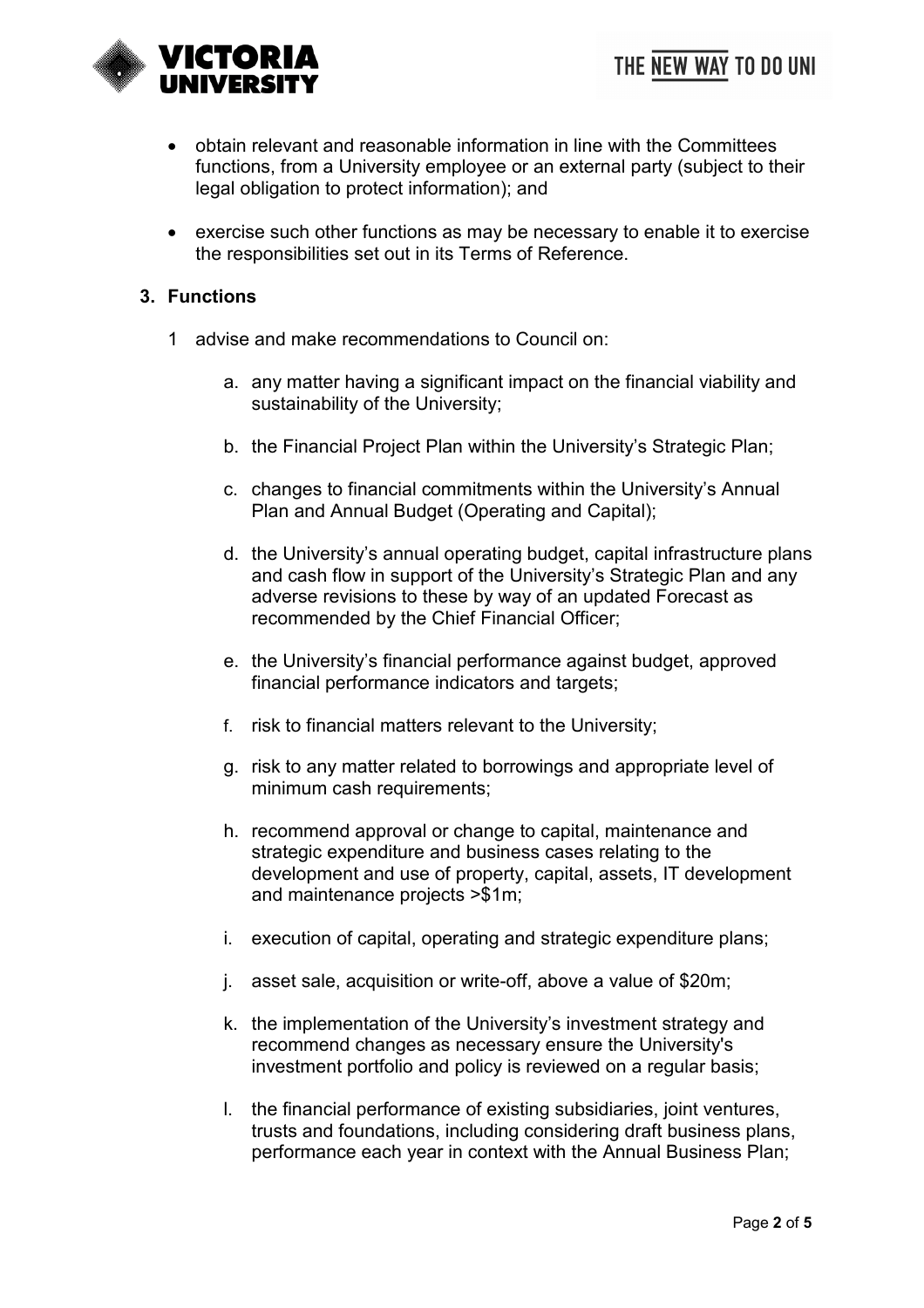

and proposals for the formation of new or dissolution of existing structures;

- m. financial implications for, and the ability of the University to deliver on significant matters relating to the physical resources of the University;
- n. significant matters relating to the financial management of the University's human resources;
- o. the management of philanthropic funds;
- p. policies and procedures relevant to its terms of reference; and
- q. any matters relevant to its terms of reference which might be referred to it by Council or the Vice-Chancellor from time to time.
- 2 Receive regular reports on, and proactively monitor the performance of the University's investments and of any appointed investment fund managers;
- 3 Advise the Vice-Chancellor on the adequacy and capability of the University's finance function to perform its responsibilities, including the meeting of sector standards; and
- 4 Report to Council after each meeting, and annually review and report to Council on its own performance.

## **4. Membership**

- 1 The Council nominates and appoints members of the Finance and Investment Committee. It will have the following membership:
	- up to five external members of Council, one of whom will be the Chair; and
	- an option of up to two additional independent external members with specialist skills in accounting and finance.
- 2 All members of the Committee must have:
	- knowledge of the University's Strategic Plan and associated funding issues; and
	- financial literacy including the ability to read and understand financial statements including a balance sheet, a profit and loss statement and a cash flow statement.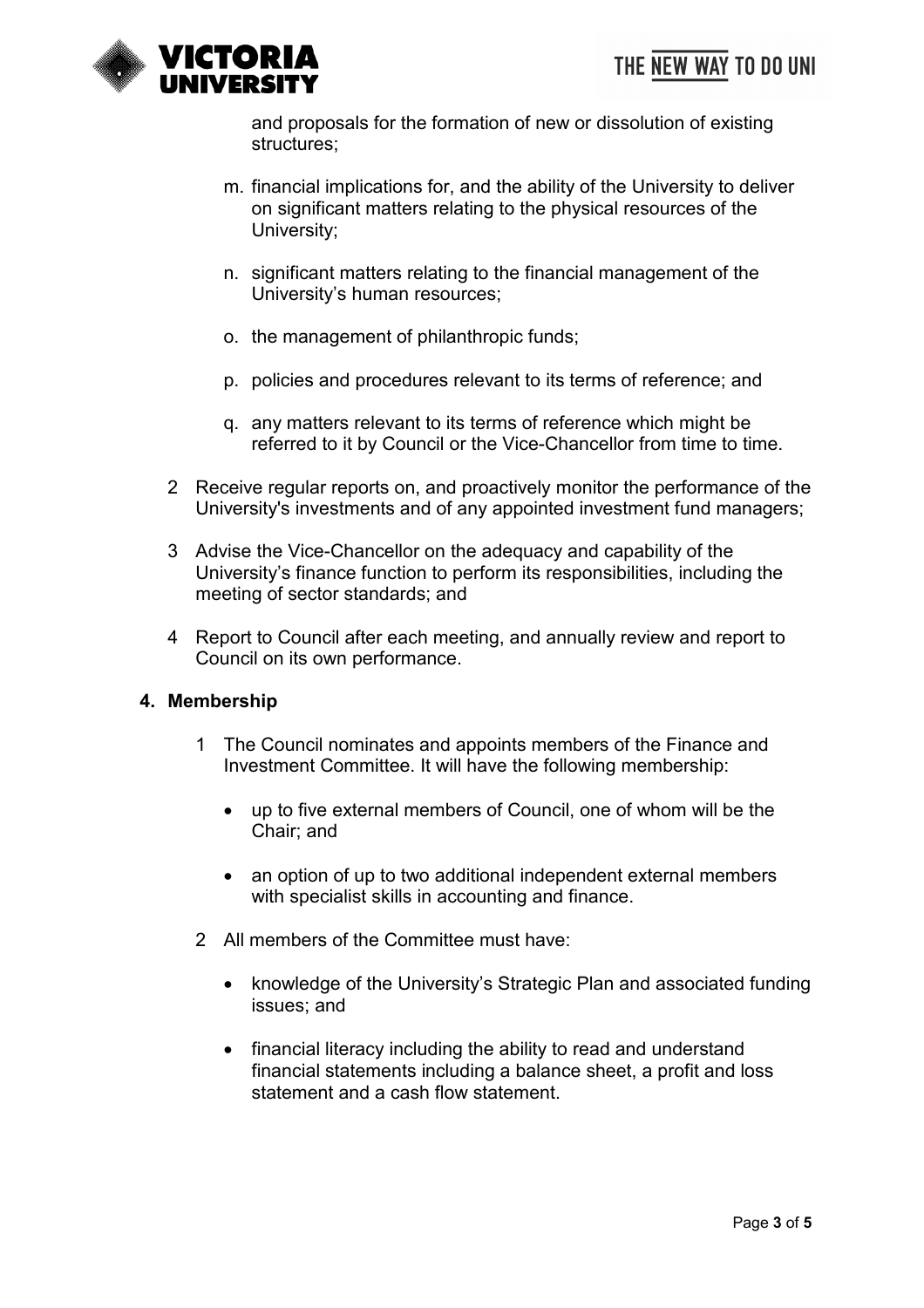

- 3 Among the members of the Committee there will be:
	- members with relevant financial qualifications and financial management expertise at a senior level in the public or private sector;
	- members with a track record in approving organisational investment strategy and capital projects;
	- members with commercial expertise including experience at a senior level in the public or private sector; and
	- skills, knowledge and experience in areas relevant to the effective use of the University's resources.
- 4 External members must be 'fit and proper persons' as determined by *The Tertiary Education Quality and Standards Agency Fit and Proper Person Determination 2018,* the *Education Services for Overseas Students* (ESOS) Act 2000; as required by the Australian Skills and Quality Authority (ASQA), and as required by the University's probity processes.

#### **5. Meetings**

The Committee will meet at least 5 times a year. In addition, the Chair may call special meetings as required.

#### **6. Conflict of Interest**

Where relevant, members must declare real or perceived conflicts of interests in the appropriate form and according to the *Conduct of Council Business and Standing Orders Procedure.*

#### **7. Quorum**

A quorum of the Committee is half the members plus one.

THE COMMON SEAL of VICTORIA UNIVERSITY )<br>was affixed this day of (a) was affixed this with the authority of Council in the presence of: )

……………………………………..

……………………………………...